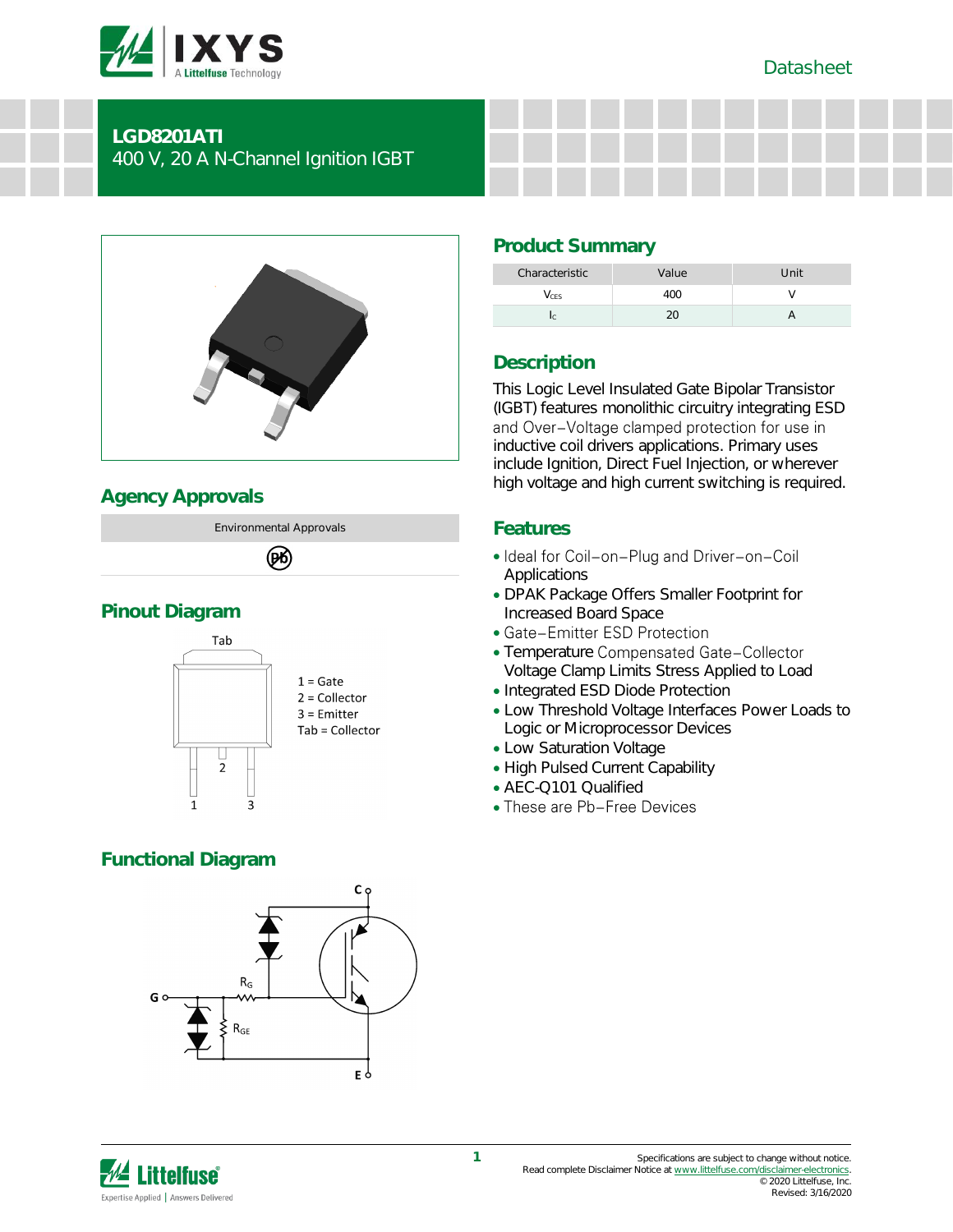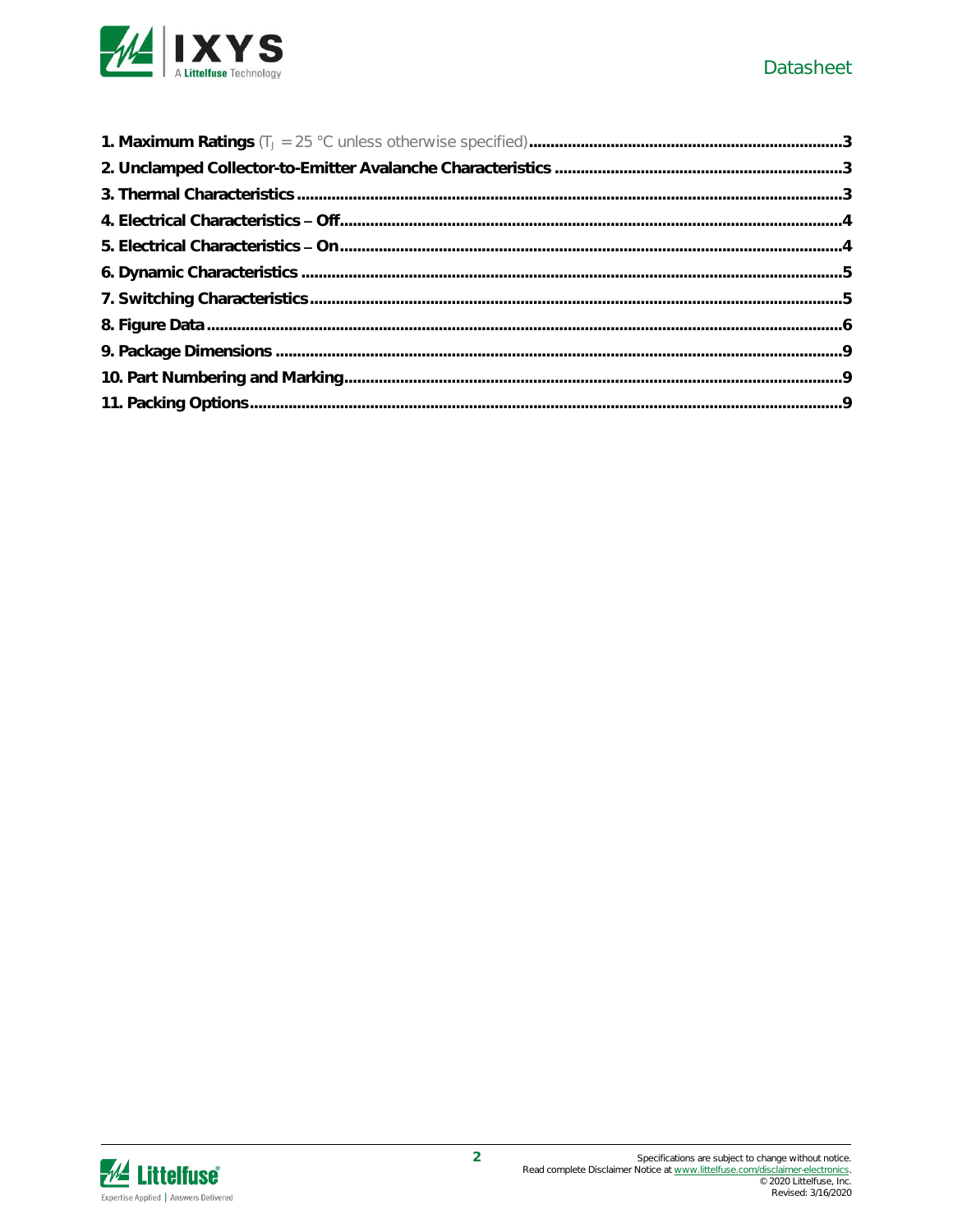

#### 1. **Maximum Ratings** (TJ = 25 °C unless otherwise specified)

| Characteristic                          | Conditions                     | Symbol                    | Value           | Unit         |
|-----------------------------------------|--------------------------------|---------------------------|-----------------|--------------|
| Collector-Emitter Voltage               |                                | $V_{CFS}$                 | 440             | $\vee$       |
| Collector-Gate Voltage                  |                                | $V_{CER}$                 | 440             | V            |
| Gate-Emitter Voltage                    |                                | $V_{GE}$                  | ±15             | $\vee$       |
| Collector Current - Continuous          | $T_c = 25 °C$                  | $\mathsf{I}_\mathbb{C}$   | 20              | $A_{DC}$     |
| Collector Current - Pulsed              |                                |                           | 50              | $A_{AC}$     |
| Continuous Gate Current                 |                                | $\mathsf{I}_{\mathsf{G}}$ | 1.0             | mA           |
| <b>Transient Gate Current</b>           | $t \leq 2$ ms, $f \leq 100$ Hz |                           | 20              | mA           |
| ESD - Charged Device Model              |                                |                           | 2.0             | kV           |
| ESD - Human Body Model                  | $R = 1500 \Omega$ , C = 100 pF | <b>ESD</b>                | 8.0             | kV           |
| ESD - Machine Model                     | $R = 0 \Omega$ , $C = 200 pF$  |                           | 500             | $\vee$       |
|                                         | $T_c = 25 °C$                  | $P_D$                     | 125             | W            |
| <b>Total Power Dissipation</b>          | Derating for $> 25$ °C         |                           | 0.83            | W/°C         |
| Operating and Storage Temperature Range |                                | $T_J$ , $T_{stag}$        | $-55$ to $+175$ | $^{\circ}$ C |

## **2. Unclamped Collector-to-Emitter Avalanche Characteristics**

| Characteristic                                                                                                                                         | Symbol      | Value | Unit |  |
|--------------------------------------------------------------------------------------------------------------------------------------------------------|-------------|-------|------|--|
| Single Pulse Collector-to-Emitter Avalanche Energy                                                                                                     |             |       |      |  |
| $V_{cc}$ = 50 V, $V_{GE}$ = 5.0 V, $P_kI_k$ = 16.7 A, $R_G$ = 1000 Ω, L = 1.8 mH, Starting T <sub>J</sub> = 25 °C                                      |             | 250   |      |  |
| $V_{cc}$ = 50 V, $V_{GE}$ = 5.0 V, $P_{k L}$ = 14.9 A, $R_G$ = 1000 Ω, L = 1.8 mH, Starting T <sub>J</sub> = 150 °C                                    | EAS         | 200   | m.   |  |
| $V_{cc}$ = 50 V, V <sub>GE</sub> = 5.0 V, P <sub>kl</sub> <sub>L</sub> = 14.1 A, R <sub>G</sub> = 1000 Ω, L = 1.8 mH, Starting T <sub>J</sub> = 175 °C |             | 180   |      |  |
| Reverse Avalanche Energy                                                                                                                               |             |       |      |  |
| $V_{\text{CC}}$ = 100 V, $V_{\text{GE}}$ = 20 V, $P_{\text{k}}I_{\text{L}}$ = 25.8 A, L = 6.0 mH, Starting T <sub>J</sub> = 25 °C                      | $E_{AS(R)}$ | 2000  | m.   |  |

### **3. Thermal Characteristics**

| Characteristic                                                                | Symbol        | Value | Unit           |
|-------------------------------------------------------------------------------|---------------|-------|----------------|
| Thermal Resistance, Junction to Case                                          | $R_{\rm AIC}$ |       | °C/W           |
| Thermal Resistance, Junction to Ambient (DPAK) <sup>1</sup>                   | $R_{AIA}$     | 95    | °C/W           |
| Maximum Lead Temperature for Soldering Purposes, 1/8" from case for 5 seconds |               | 275   | $\circ$ $\cap$ |

Footnote 1: When surface mounted to an FR4 board using the minimum recommended pad size

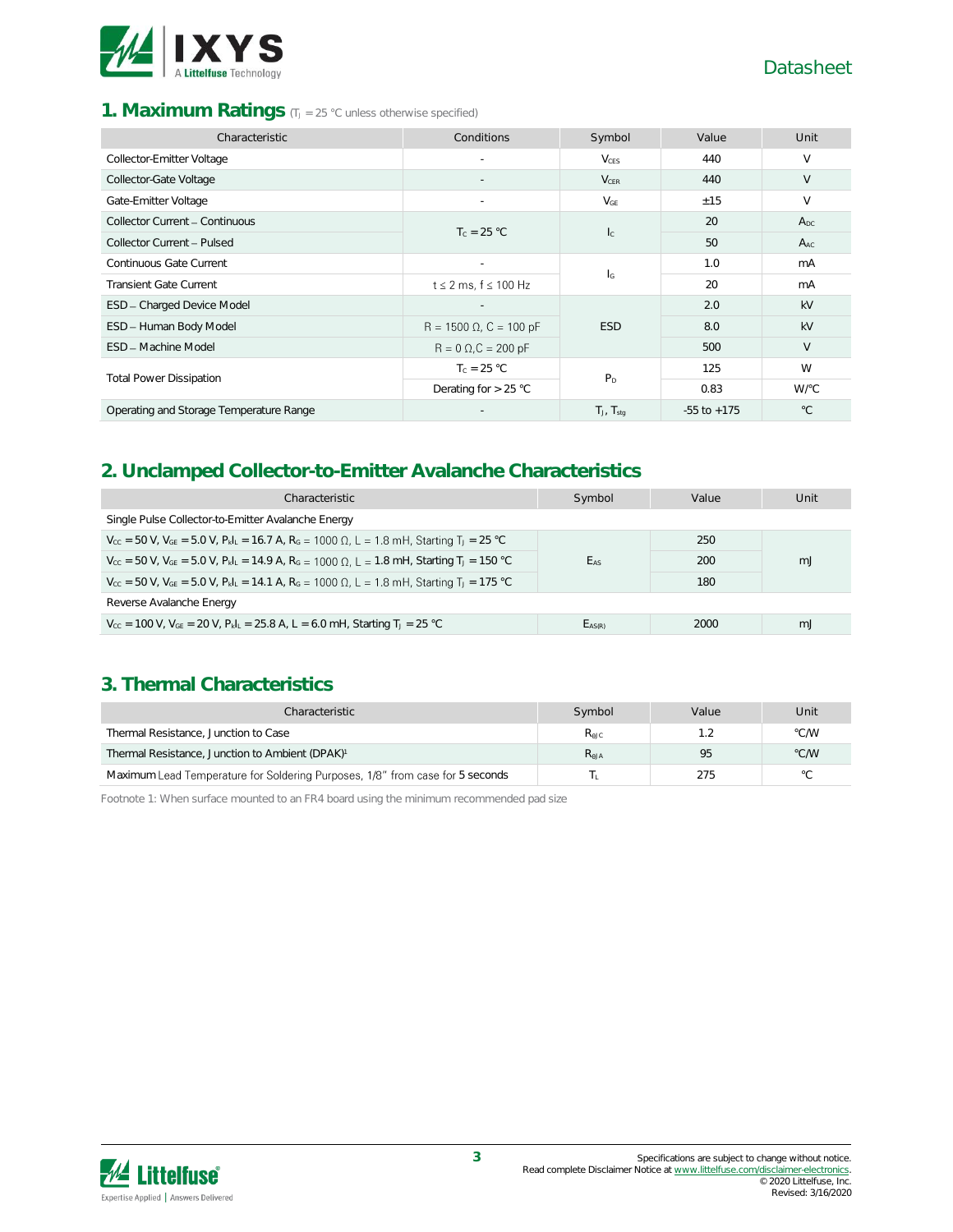

# **4. Electrical Characteristics Off**

| Characteristic                               | Symbol            |                                  | Conditions<br>Temperature |               | Value |                  |           |  |
|----------------------------------------------|-------------------|----------------------------------|---------------------------|---------------|-------|------------------|-----------|--|
|                                              |                   |                                  |                           | Min           | Typ   | Max              | Unit      |  |
| Collector-Emitter Clamp Voltage              | BV <sub>CFS</sub> | $I_c = 2.0$ mA                   | $T_1 = -40$ °C to 175 °C  | 370           | 395   | 420              | $\vee$    |  |
|                                              |                   | $I_c = 10 \text{ mA}$            |                           | 390           | 415   | 440              |           |  |
|                                              |                   | $V_{CE} = 15 V$ , $V_{GE} = 0 V$ | $T_1 = 25 °C$             | $\sim$        | 0.1   | 1.0              |           |  |
|                                              |                   |                                  | $T_J = 25 °C$             | 0.5           | 1.5   | 10 <sup>1</sup>  |           |  |
| Zero Gate Voltage Collector Current          | $l_{\text{CES}}$  | $V_{CE}$ = 200 V, $V_{GE}$ = 0 V | $T_1 = 175 °C$            | 1.0           | 25    | 100 <sup>2</sup> | μA        |  |
|                                              |                   |                                  | $T_1 = -40 °C$            | 0.4           | 0.8   | 5.0              |           |  |
| Reverse Collector-Emitter Leakage<br>Current | CES(R)            | $V_{CF} = -24 V$                 | $T_1 = 25 °C$             | 0.05          | 0.2   | 1.0              | mA        |  |
|                                              |                   |                                  | $T_1 = 175 °C$            | 1.0           | 8.5   | 25               |           |  |
|                                              |                   |                                  | $T_1 = -40 °C$            | 0.005         | 0.025 | 0.2              |           |  |
|                                              |                   |                                  | $T_1 = 25 °C$             | 30            | 35    | 39               |           |  |
| Reverse Collector-Emitter Clamp<br>Voltage   | $BV_{CES(R)}$     | $I_c = -75$ mA                   | $T_J = 175 °C$            | 35            | 39    | $45^{2}$         | $\vee$    |  |
|                                              |                   |                                  | $T_J = -40 °C$            | 30            | 33    | 37               |           |  |
| Gate-Emitter Clamp Voltage                   | <b>BVGES</b>      | $I_G = \pm 5.0$ mA               | $T_1 = -40$ °C to 175 °C  | 12            | 12.5  | 14               | $\vee$    |  |
| Gate-Emitter Leakage Current                 | $I_{GFS}$         | $V_{GF} = \pm 5.0 V$             | $T_1 = -40$ °C to 175 °C  | 200           | 300   | 350 <sup>2</sup> | μA        |  |
| Gate Resistor                                | R <sub>G</sub>    |                                  | $T_1 = -40$ °C to 175 °C  | $\mathcal{L}$ | 70    | $\sim$           | $\Omega$  |  |
| Gate-Emitter Resistor                        | $R_{GE}$          |                                  | $T_1 = -40$ °C to 175 °C  | 14.25         | 16    | 25               | $k\Omega$ |  |

Footnote 2: Maximum value of characteristic across temperature range

# **5. Electrical Characteristics - On**

| Characteristic                                  | Symbol<br>Conditions | Temperature                          | Value          |      |      | Unit             |             |
|-------------------------------------------------|----------------------|--------------------------------------|----------------|------|------|------------------|-------------|
|                                                 |                      |                                      |                | Min  | Typ  | Max              |             |
|                                                 |                      |                                      | $T_J = 25 °C$  | 1.5  | 1.8  | 2.1              |             |
| Gate Threshold Voltage                          | V <sub>GE(th)</sub>  | $I_c = 1.0$ mA,<br>$V_{GE} = V_{CE}$ | $T_J = 175 °C$ | 0.7  | 1.0  | 1.3              | $\vee$      |
|                                                 |                      |                                      | $T_J = -40 °C$ | 1.7  | 2.0  | $2.3^{2}$        |             |
| Threshold Temperature Coefficient<br>(Negative) |                      |                                      |                | 4.0  | 4.6  | 5.2              | mV/°C       |
|                                                 |                      |                                      | $T_J = 25 °C$  | 0.85 | 1.03 | 1.35             |             |
|                                                 |                      | $I_c = 6.5$ A, $V_{GF} = 3.7$ V      | $T_J = 175 °C$ | 0.7  | 0.9  | 1.15             |             |
|                                                 |                      |                                      | $T_J = -40 °C$ | 0.9  | 1.11 | 1.4              |             |
|                                                 |                      | $I_c = 9.0$ A, $V_{GE} = 3.9$ V      | $T_J = 25 °C$  | 0.9  | 1.11 | 1.45             |             |
|                                                 | $V_{CE(on)}$         |                                      | $T_J = 175 °C$ | 0.8  | 1.01 | 1.25             | $\vee$      |
|                                                 |                      |                                      | $T_1 = -40 °C$ | 1.0  | 1.18 | 1.5              |             |
|                                                 |                      | $I_c = 7.5$ A, $V_{GF} = 4.5$ V      | $T_J = 25 °C$  | 0.85 | 1.15 | 1.4              |             |
|                                                 |                      |                                      | $T_1 = 175 °C$ | 0.7  | 0.95 | 1.2              |             |
| Collector-Emitter On-Voltage <sup>3</sup>       |                      |                                      | $T_1 = -40 °C$ | 1.0  | 1.3  | 1.6 <sup>2</sup> |             |
|                                                 |                      | $I_c = 10$ A, $V_{GE} = 4.5$ V       | $T_J = 25 °C$  | 1.0  | 1.3  | 1.6              |             |
|                                                 |                      |                                      | $T_J = 175 °C$ | 0.8  | 1.05 | 1.4              |             |
|                                                 |                      |                                      | $T_J = -40 °C$ | 1.1  | 1.4  | 1.7 <sup>2</sup> |             |
|                                                 |                      |                                      | $T_J = 25 °C$  | 1.15 | 1.45 | 1.7              |             |
|                                                 |                      | $I_c = 15$ A, $V_{GE} = 4.5$ V       | $T_J = 175 °C$ | 1.0  | 1.3  | 1.55             |             |
|                                                 |                      |                                      | $T_1 = -40 °C$ | 1.25 | 1.55 | 1.8 <sup>2</sup> |             |
|                                                 |                      |                                      | $T_1 = 25 °C$  | 1.1  | 1.4  | 1.9              |             |
|                                                 |                      | $I_c = 20$ A, $V_{GF} = 4.5$ V       | $T_1 = 175 °C$ | 1.2  | 1.5  | 1.8              |             |
|                                                 |                      |                                      | $T_J = -40 °C$ | 1.3  | 1.42 | 2.0              |             |
| Forward Transconductance                        | qfs                  | $V_{CS} = 5.0 V, I_C = 6.0 A$        | $T_J = 25 °C$  | 10   | 18   | 25               | <b>Mhos</b> |

Footnote 2: Maximum value of characteristic across temperature range

Footnote 3: Pulse Test: Pulse Width  $\leq 300$  µs, Duty Cycle  $\leq 2\%$ 

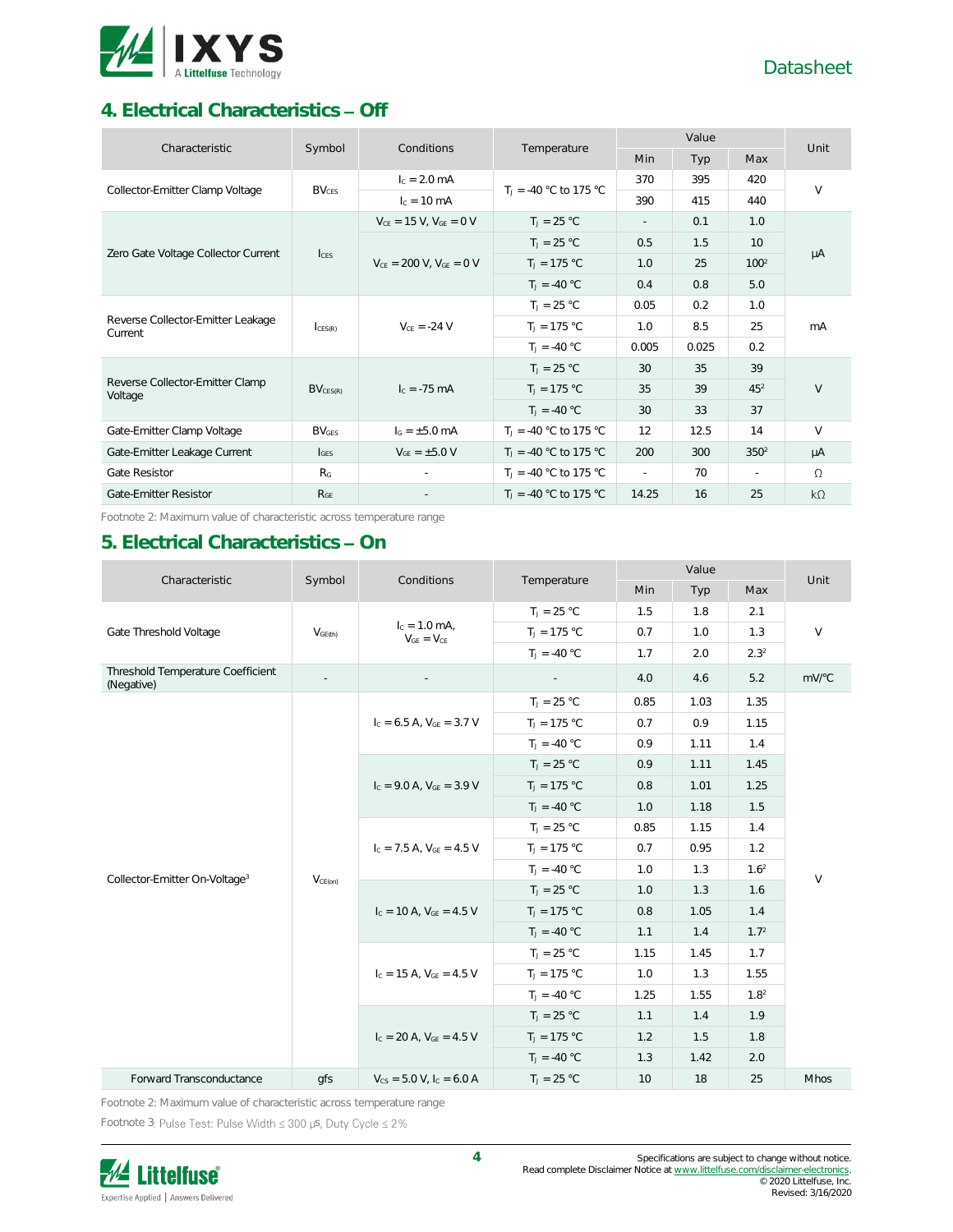

# **6. Dynamic Characteristics**

| Characteristic              | Symbol<br>Conditions | Temperature                          | Value |               |      | Unit |    |    |
|-----------------------------|----------------------|--------------------------------------|-------|---------------|------|------|----|----|
|                             |                      |                                      |       | Min           | Typ  | Max  |    |    |
| Input Capacitance           | $C_{\text{ISS}}$     | $V_{\rm CC} = 25 V,$<br>$f = 10$ kHz |       | 1100          | 1300 | 1500 |    |    |
| Output Capacitance          | C <sub>oss</sub>     |                                      |       | $T_1 = 25 °C$ | 70   | 80   | 90 | рF |
| <b>Transfer Capacitance</b> | $C_{\rm RSS}$        |                                      |       | 18            | 20   | 22   |    |    |

# **7. Switching Characteristics**

| Characteristic                    | Symbol              | Conditions                                                                 | Temperature    | Value      |            |                 | Unit    |
|-----------------------------------|---------------------|----------------------------------------------------------------------------|----------------|------------|------------|-----------------|---------|
|                                   |                     |                                                                            |                | <b>Min</b> | <b>Typ</b> | Max             |         |
|                                   |                     |                                                                            | $T_1 = 25 °C$  | 6.0        | 8.0        | 10 <sup>2</sup> |         |
| Turn-off Delay Time (Resistive)   | $t_{\text{d(off)}}$ | $V_{\text{cc}} = 300 \text{ V}$ , $I_{\text{c}} = 9.0 \text{ A}$ ,         | $T_1 = 175 °C$ | 6.0        | 8.0        | 10              | μs      |
|                                   |                     | $R_G = 1.0 \text{ k}\Omega$ , $R_L = 33 \Omega$ ,<br>$V_{GF} = 5.0 \Omega$ | $T_1 = 25 °C$  | 4.0        | 6.0        | 8.0             |         |
| Fall Time (Resistive)             | $t_f$               |                                                                            | $T_1 = 175 °C$ | 8.0        | 10.5       | 14              | $\mu s$ |
| Turn-off Delay Time (Inductive)   | $t_{\text{d(off)}}$ | $V_{\text{cc}} = 300 \text{ V}$ , $I_{\text{c}} = 9.0 \text{ A}$ ,         | $T_1 = 25 °C$  | 3.0        | 5.0        | 7.0             | μs      |
|                                   |                     |                                                                            | $T_1 = 175 °C$ | 5.0        | 7.0        | 9.0             |         |
| Fall Time (Inductive)             |                     | $RG = 1.0 k\Omega$ , L = 300 uH,<br>$V_{GF} = 5.0 \Omega$                  | $T_1 = 25 °C$  | 1.5        | 3.0        | 4.5             |         |
|                                   | $t_f$               |                                                                            | $T_1 = 175 °C$ | 5.0        | 7.0        | 10 <sup>°</sup> | $\mu s$ |
| Turn-on Delay Time<br>$t_{d(on)}$ |                     | $V_{\text{cc}} = 14 \text{ V}$ , $I_{\text{c}} = 9.0 \text{ A}$ ,          | $T_1 = 25 °C$  | 1.0        | 1.5        | 2.0             |         |
|                                   |                     |                                                                            | $T_1 = 175 °C$ | 1.0        | 1.5        | 2.0             | μs      |
| Rise Time                         |                     | $RG = 1.0 k\Omega$ , $RL = 1.5 \Omega$ ,<br>$V_{GF} = 5.0 V$               | $T_1 = 25 °C$  | 4.0        | 6.0        | 8.0             |         |
|                                   | $t_{\rm r}$         |                                                                            | $T_1 = 175 °C$ | 3.0        | 5.0        | 7.0             | $\mu s$ |

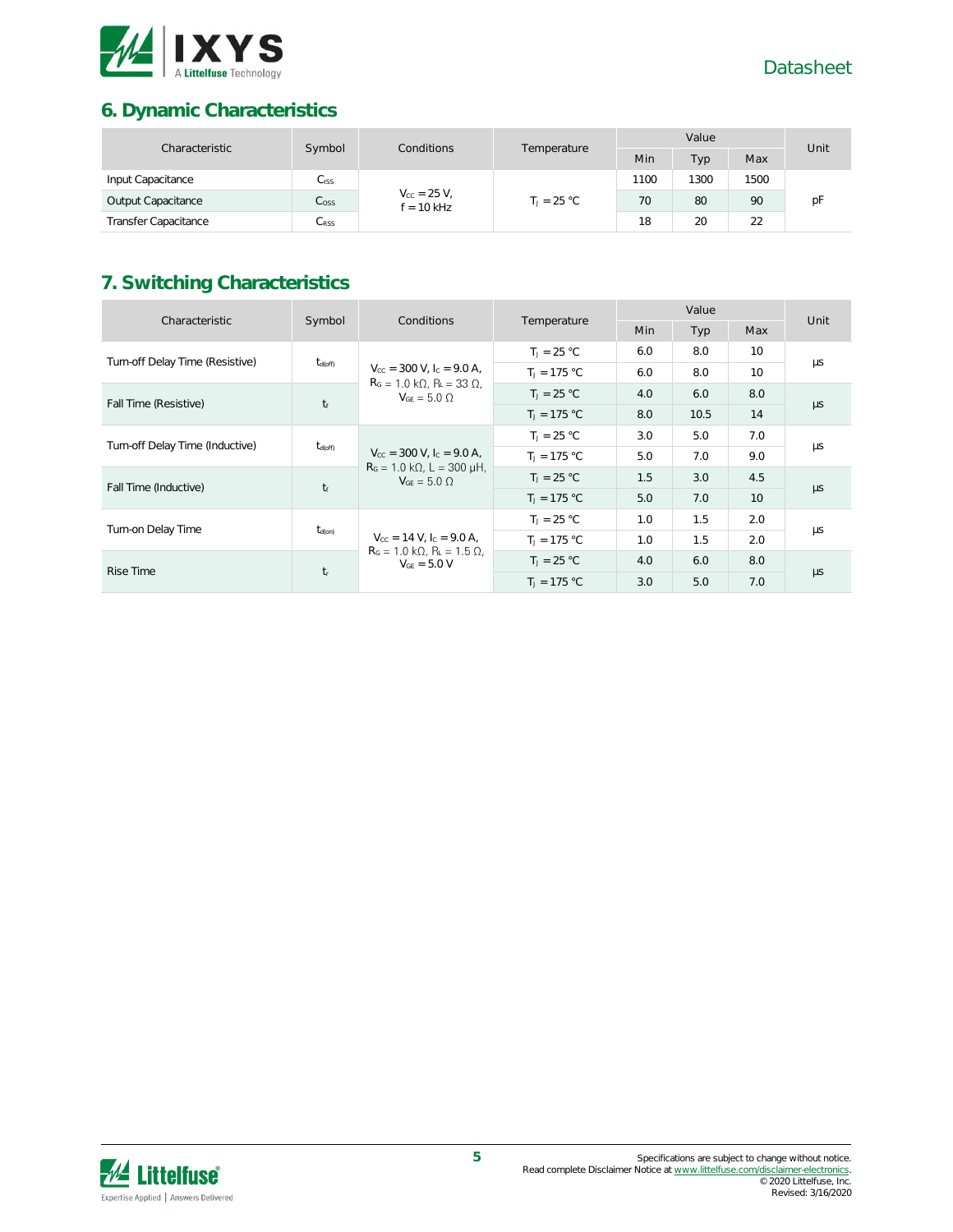

### Datasheet

### **8. Figure Data**

#### **Figure 1. Self-Clamped Inductive Switching**



**Figure 3. Collector-Emitter Voltage vs. Junction Temperature Figure 4. Output Characteristics (T<sup>J</sup> = 175 °C)**







**Figure 2. Open Secondary Avalanche Current vs. Temperature**







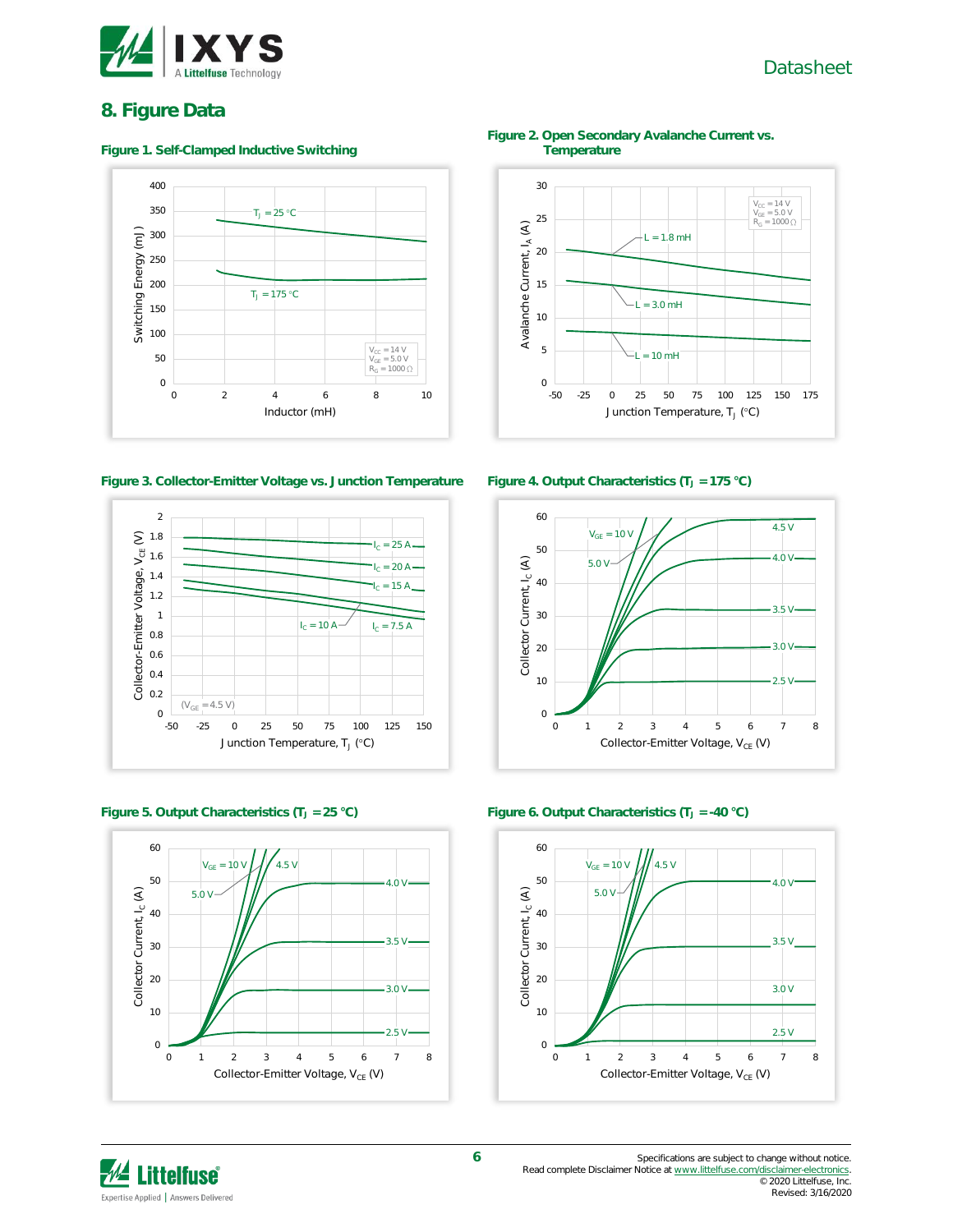

## Datasheet



**Figure 9. Gate Threshold Voltage vs. Temperature Figure 10. Capacitance Variance**



**Figure 11. Resistive Switching Fall Time vs. Temperature Figure 12. Inductive Switching Fall Time vs. Temperature**



#### **Figure 7. Transfer Characteristics Figure 8. Collector-Emitter Leakage Current vs. Temperature**







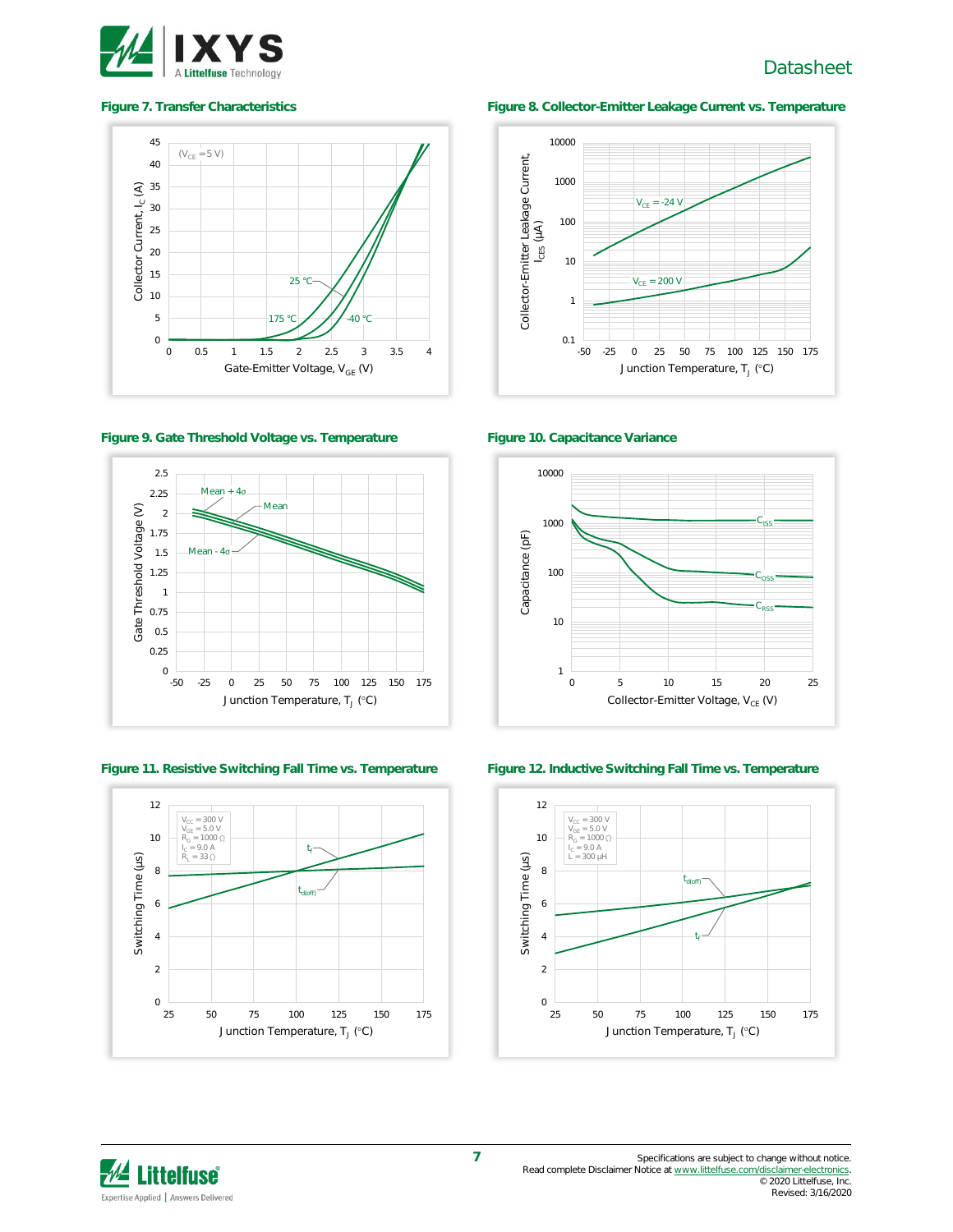

#### **Figure 13. Minimum Pad Transient Thermal Resistance**

**(Non-normalized Junction-Ambient)**



#### **Figure 14. Best Case Transient Thermal Resistance**

**(Non-normalized Junction-Case mounted on cold plate)**